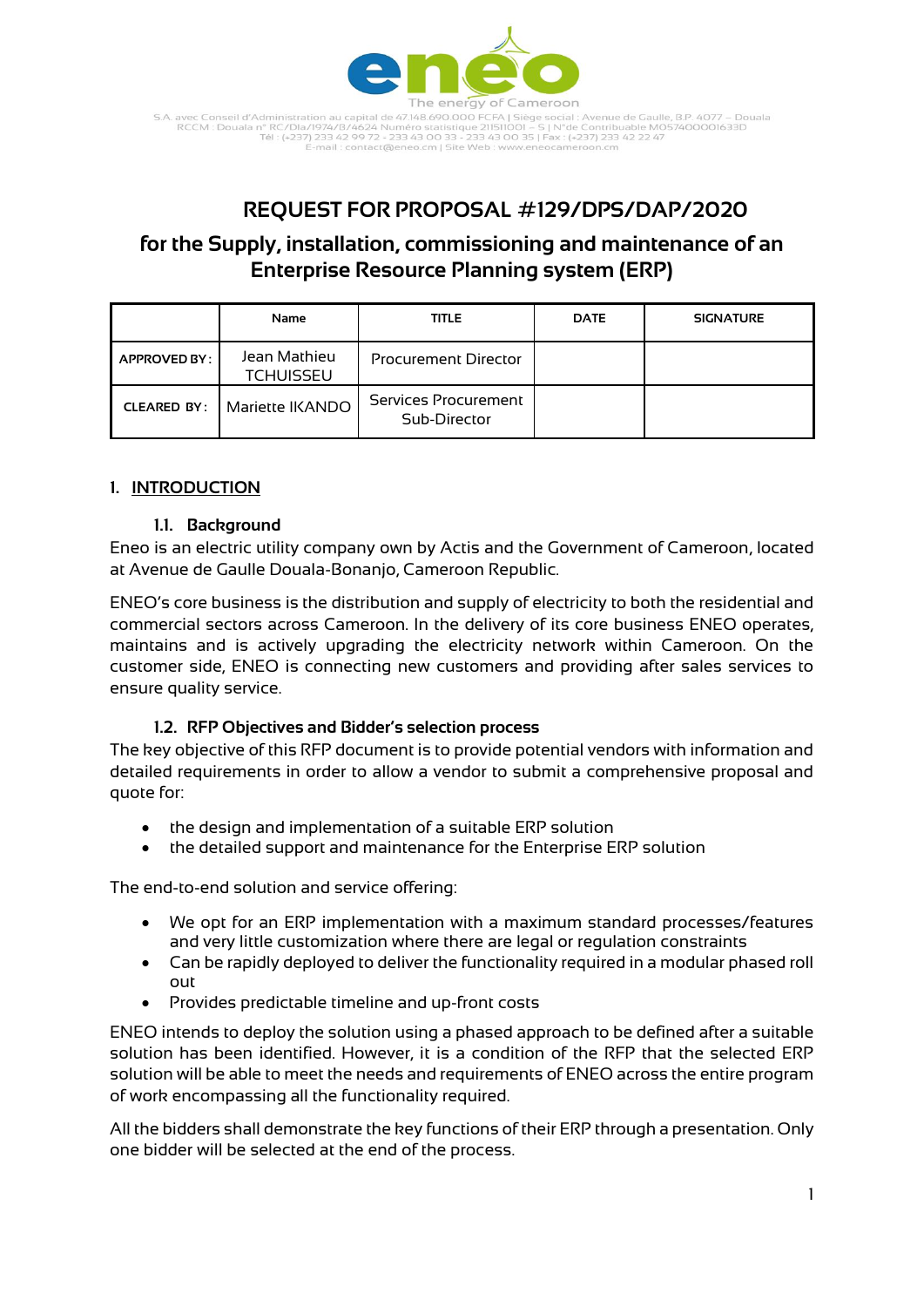

S.A. avec Conseil d'Administration au capital de 47.148.690.000 FCFA | Siège social : Avenue de Gaulle, B.P. 4077 – Douala<br>RCCM : Douala n° RC/Dla/1974/B/4624 Numéro statistique 211511001 – S | N°de Contribuable M057400001 -mail : contact@eneo.cm | Site Web : www.eneocameroon.cm

# **2. FINANCING**

The project is entirely financed by Eneo's own funds, as part of the CAPEX budget.

## **3. RFP PROCESS**

Preparation and submission of bids shall be done in compliance with the provisions of this RFP.

- 3.1. The RFP package has the following main files:
	- Attachment 1: Intent to Bid Form
	- Attachment 2: ERP Technical specifications & Functional requirements
	- Attachment 3: Technical and Financial Bid Presentation
	- Attachment 4: Price schedule & Financial proposal submission letter
	- Attachment 5: Selection criteria
	- Attachment 6: Eneo Due Diligence Questionnaire
- 3.2. Bidders should provide their bids only on Soft form. The RFP package is built in English, but bidders are free to submit in the English or French language. The bids will be issued in separate parts in the following forms:
	- **Administrative Bids: Bidders must register via the SMP application at the web address [https://suppliers.eneoapps.com](https://suppliers.eneoapps.com/) to compile and complete their administrative file.**
	- **Technical and Financial bids** shall be send separately in soft form by E-mail address to: **[Eneo.Tenders@eneo.cm](mailto:Eneo.Tenders@eneo.cm)**. The Technical and financial bids-related documents should be submitted in two separate ZIP files, one for each proposal, on **PDF format and protected by different passwords**.
	- **These different passwords** (one for Technical bid and another for financial bid) will be send to : **[rodolphe.tiky@eneo.cm](mailto:rodolphe.tiky@eneo.cm)** and **[mebada.ekani@eneo.cm](mailto:mebada.ekani@eneo.cm)**
	- Bidders shall organize their response in the same order as specified in Attachment 3.
	- In response to this RFP, the Bids submission **will not exceed 10 MB** of data. If the bid is more than, Bidders shall send multiple Mail under the same subject.

## **3.3. Disclaimer**

The information in this RFP is provided for information purposes only. No representation, warranty or undertaking, express or implied, is or will be made and ENEO shall have no responsibility or liability as to or in relation to the accuracy or completeness of this Request for proposals or any other written or oral information made available to any party responding to this Request for proposals ("Bidders"), or their advisers. No information contained in this Request for proposals will form the basis of any warranty or representation made by or on behalf of ENEO to any Bidder.

No response made by or on behalf of ENEO to any response to this Request for proposals shall constitute an agreement or contract between ENEO and any Bidder unless expressly stated to that effect by ENEO.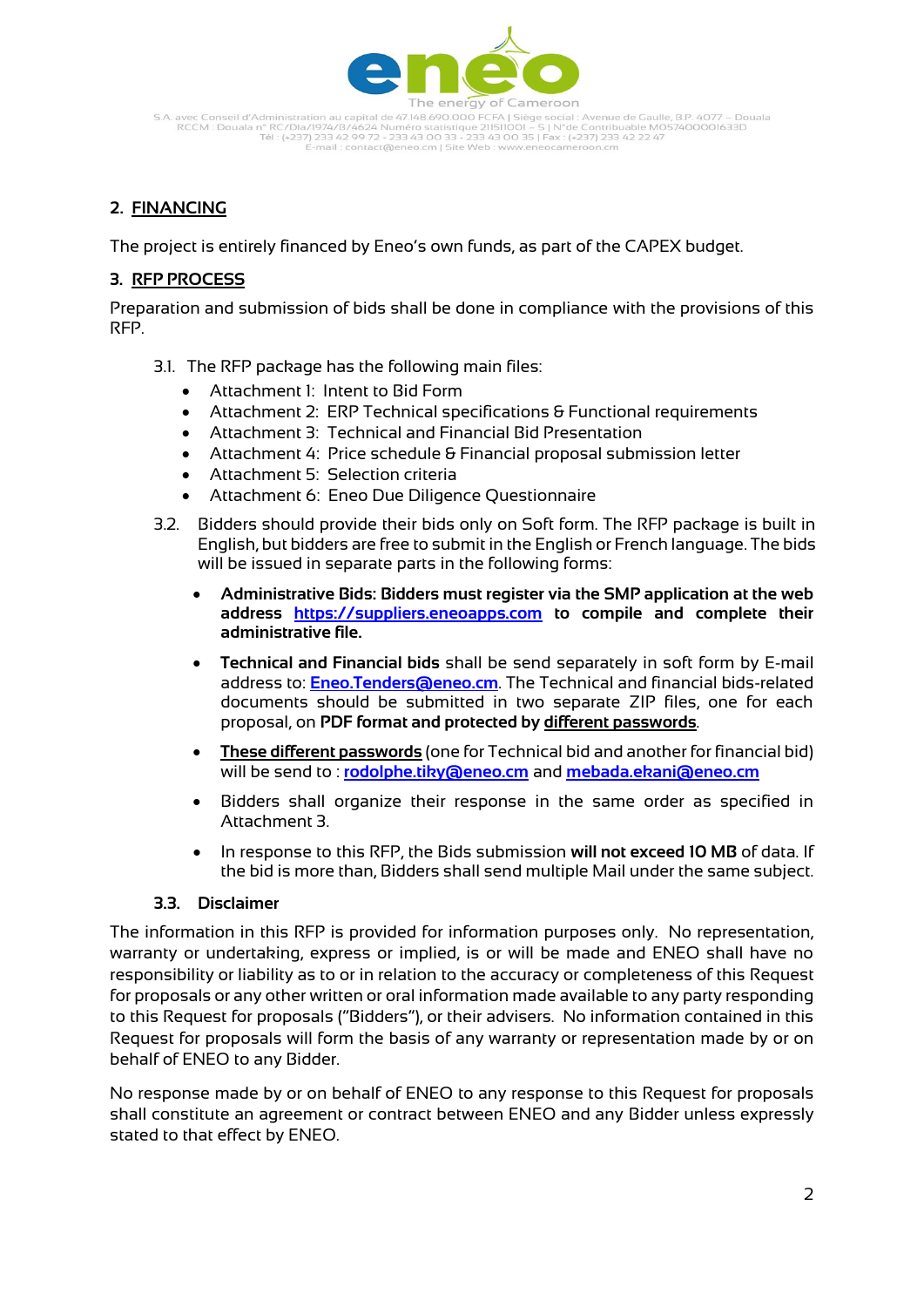

S.A. avec Conseil d'Administration au capital de 47.148.690.000 FCFA | Siège social : Avenue de Gaulle, B.P. 4077 – Douala<br>RCCM : Douala n° RC/Dla/1974/B/4624 Numéro statistique 211511001 – S | N°de Contribuable M057400001 -mail : contact@eneo.cm | Site Web : www.er

All Bidders responding to this Request for proposals do so at their own cost and expense. All of the costs associated with this RFP up to the signing of the contract (preparation of tenders, additional information required, negotiations, any other type of research undertaken by the bidder), and without being limited to the preceding, are the sole responsibility of the bidder and will not in any case be reimbursed by Eneo or any other entity belonging to or of which Eneo is a subsidiary whether or not an award of contract is made..

# **3.4. Confidentiality and freedom of Information**

This Request for proposals and the information it contains are confidential and may be used only for the purposes of preparing and submitting a response to this document. Any unauthorised use by any Bidder of the information contained in this Request for proposals may lead to disqualification of that Bidder.

This Request for proposals and its accompanying documents are and shall remain the property of ENEO and any party receiving a copy of the same will return them upon demand by ENEO.

Bidders must note that all information provided by Bidders may therefore be made publicly available by ENEO at the end of the procurement process except such limited information as ENEO considers is sensitive commercial information in respect of which there may be an adverse effect on Bidders' commercial position if disclosed. To avoid doubt, it is for ENEO at its sole discretion to determine whether or not any exemptions to disclosure may be applied. Examples where ENEO may accept that confidentiality in terms of aforesaid is justified are trade secrets and sensitive personal information. Any information which Bidders consider should be kept confidential on the basis set out above should be clearly identified as such in their bid.

## **3.5. Conditions of Bid**

Every bid received by ENEO shall be deemed to have been made subject to these Conditions unless ENEO shall previously have expressly agreed in writing to the contrary. Any alternative Terms or Conditions offered on behalf of a Bidder shall, if inconsistent with these Conditions, be deemed to have been rejected by ENEO unless expressly accepted by them in writing.

## **3.6. Canvassing**

Any Bidder who directly or indirectly canvasses any official of ENEO concerning the award of the contract for the provision of the Services or who directly or indirectly obtains or attempts to obtain information from any official concerning any other bid or proposed bid for this Service will be disqualified.

## **3.7. Collusion**

Any Bidder who:

a. fixes or adjusts the amount of this RFP by or in accordance with any agreement or arrangements with any other person; or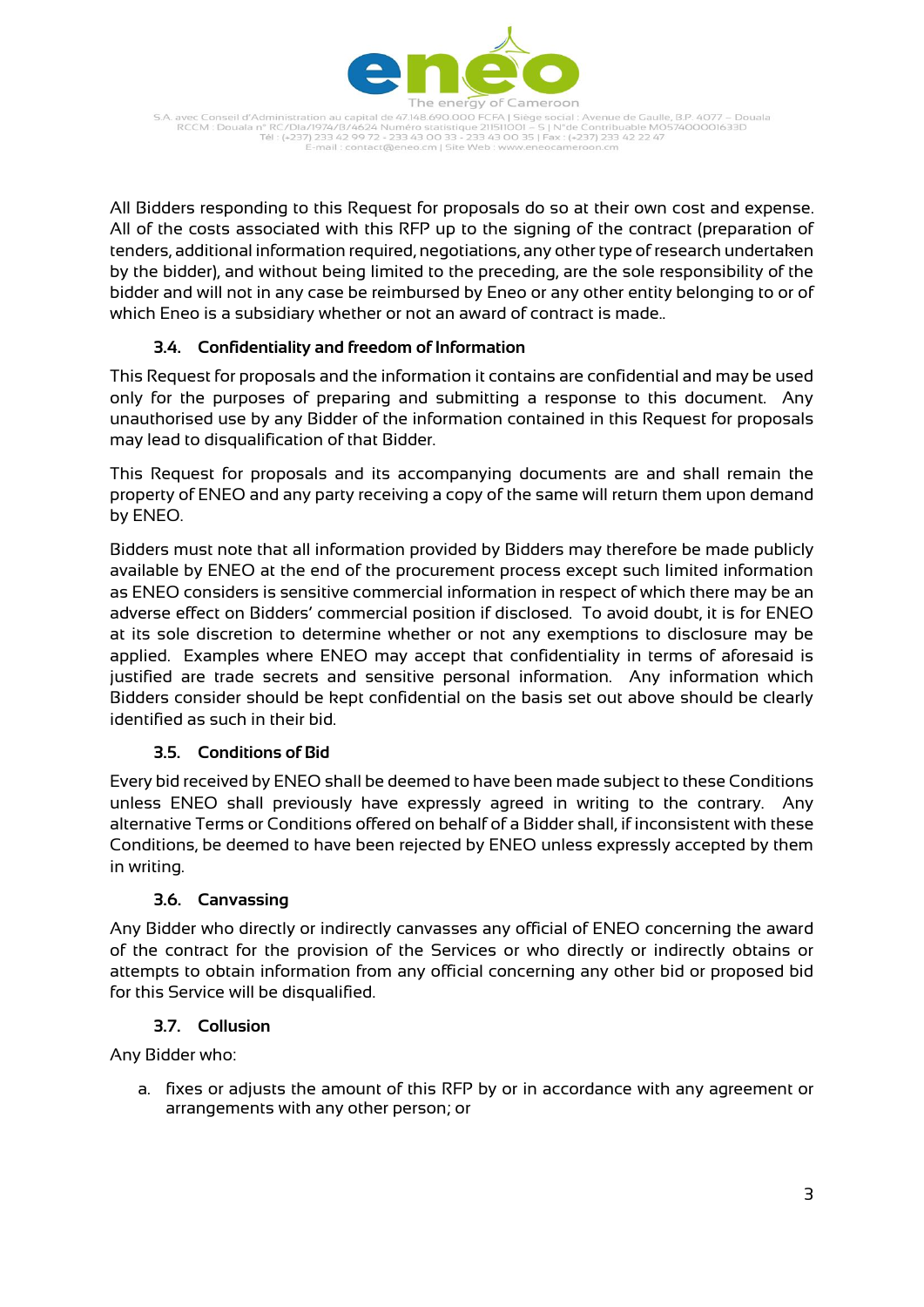

S.A. avec Conseil d'Administration au capital de 47.148.690.000 FCFA | Siège social : Avenue de Gaulle, B.P. 4077 – Douala<br>RCCM : Douala n° RC/Dla/1974/B/4624 Numéro statistique 211511001 – S | N°de Contribuable M057400001 -mail: contact@eneo.cm | Site Web : www.eneocameroon.cm

- b. communicates to any person other than ENEO the amount or approximate amount of his proposed bid (except where such disclosure is made in confidence in order to obtain quotations necessary for the preparation of the bid for insurance); or
- c. enters into any agreement or arrangement with any other person that he shall refrain from bidding or as to the amount of any bid to be submitted; or
- d. offers or agrees to pay or give or does pay or give any sum of money, inducement or valuable consideration directly or indirectly to any person for doing or having done or causing or having caused to be done in relation to any other bid or proposed bid for the Services;
- e. Shall without prejudice to any other civil remedies available to ENEO (and without prejudice to any criminal liability which such conduct by a Bidder may attract) be disqualified.

#### **3.8. Parent Company Guarantee**

In the event that any Bidder is a subsidiary company it must as part of its bid submission provide confirmation that the parent company will provide a parent company guarantee.

#### **3.9. Bid validity**

Bids must have a validity of 90 days extensible to a maximum 120 days.

#### **4. COMMUNICATIONS**

4.1. All communication regarding this RFP with Eneo during the RFP process has to be sent in writing by E-mail to Eneo Tenders,

**E-Mail**: [Eneo.Tenders@eneo.cm.](mailto:Eneo.Tenders@eneo.cm)

**Subject:** RFP#129\_ **Supply, installation, commissioning and maintenance of an ERP.**

## **5. RFP SCHEDULE**

5.1. Intend to Bid: Using the intend to bid form, bidders shall indicate by e-mail their intent to bid before **January 8th, 2021**.

5.2. **Bidders Questions/Due diligence**: Bidders must, by the date of submission of their bid, undertake such Due diligence as they consider appropriate. ENEO shall facilitate Due diligence by providing further information where requested. ENEO may at its discretion, communicate any request for information and the response, in a suitably anonymous form, to all Bidders, Bidders must not provide any proprietary information in their questions. All questions shall be sent by E-mail until **January 15th** , **2021**. Questions by phone are prohibited. Eneo shall reply to the questions received using the same way, up to **January 18th, 2021**.

5.3. The submitted bid will be held as confidential and proprietary information.

5.4. The bid schedule and corresponding instructions are as follows: